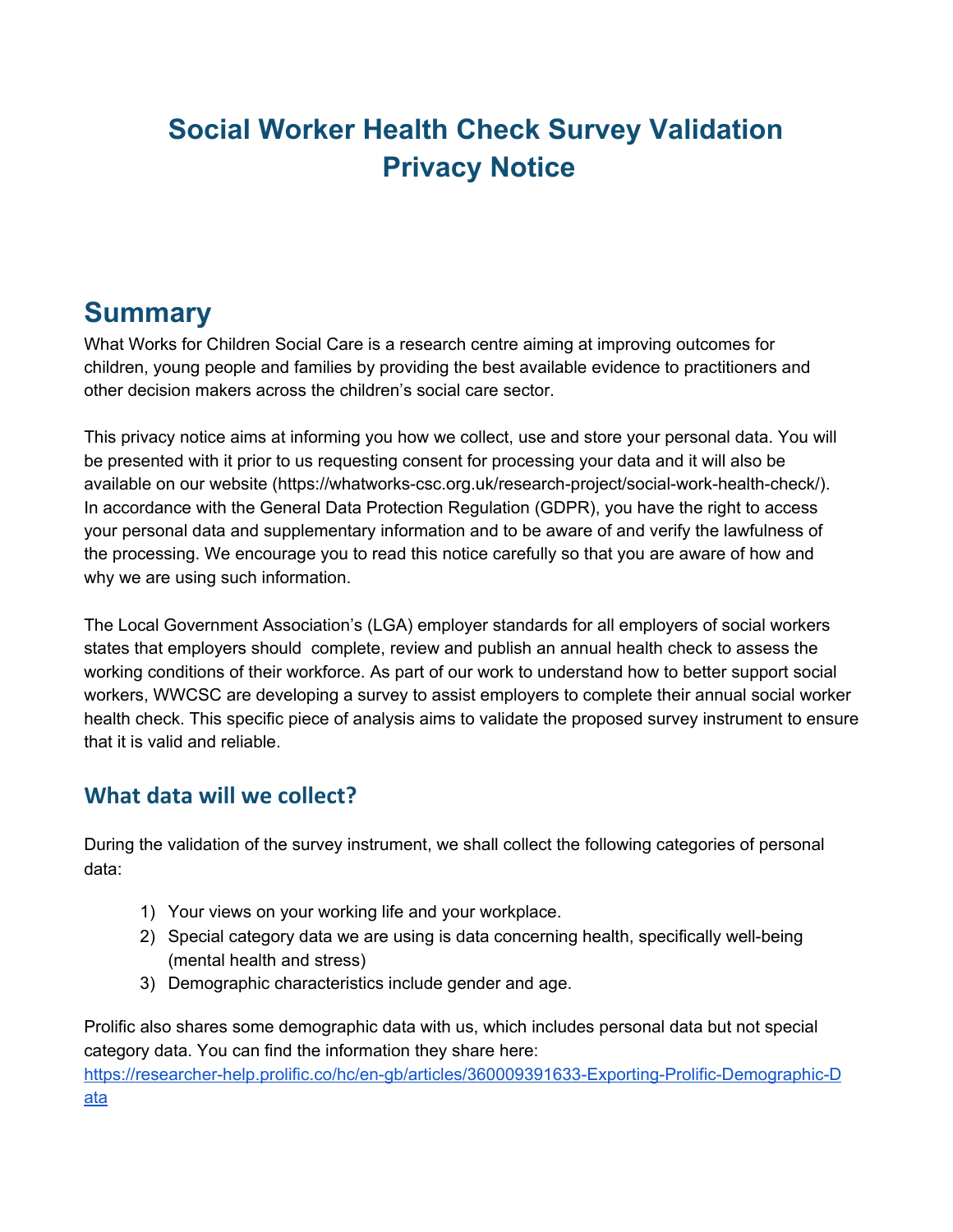## **How do we collect your data ?**

You will have been recruited from the online participant pool, Prolific (<https://www.prolific.co/>). We will collect your data via the online survey platform, Qualtrics (<https://www.qualtrics.com/uk/>).

Qualtrics is GDPR compliant, ISO 27001 certified and data is encrypted in transit. Qualtrics processes all our data in the EU and does not ordinarily transfer our data outside the EU. However, if we contact support the call may be handled by someone in the USA. This is a potential transfer of data to the USA. Should any such transfer occur, it would be covered by the USA Privacy Shield framework, and allowed by GDPR as providing adequate safeguards.

#### **How will we use your data ?**

We will use your data to validate a questionnaire for the purpose of researching social worker well-being. The processing of the data constitutes "scientific research" for the purposes of processing special category data (in this case data about your health, specifically your well-being). Your data will only be used for this purpose. Your data will not be transferred to any third parties.

#### **How will we store your data ?**

The data will be stored securely and accessible only to team members who require access for the purposes of the analysis outlined above. The analysis will be complete by December 2020 and stored until 2 years after the analysis is complete (December 2022).

## **Requesting access to your personal data**

Under data protection legislation, individuals have the right to request access to information about them that we hold.

You also have the right:

- to ask us for access to information about you that we hold
- to have your personal data rectified, if it is inaccurate or incomplete
- to request the deletion or removal of personal data where there is no compelling reason for its continued processing
- to restrict our processing of your personal data (i.e. permitting its storage but no further processing)
- to object to direct marketing (including profiling) and processing for the purposes of scientific/historical research and statistics